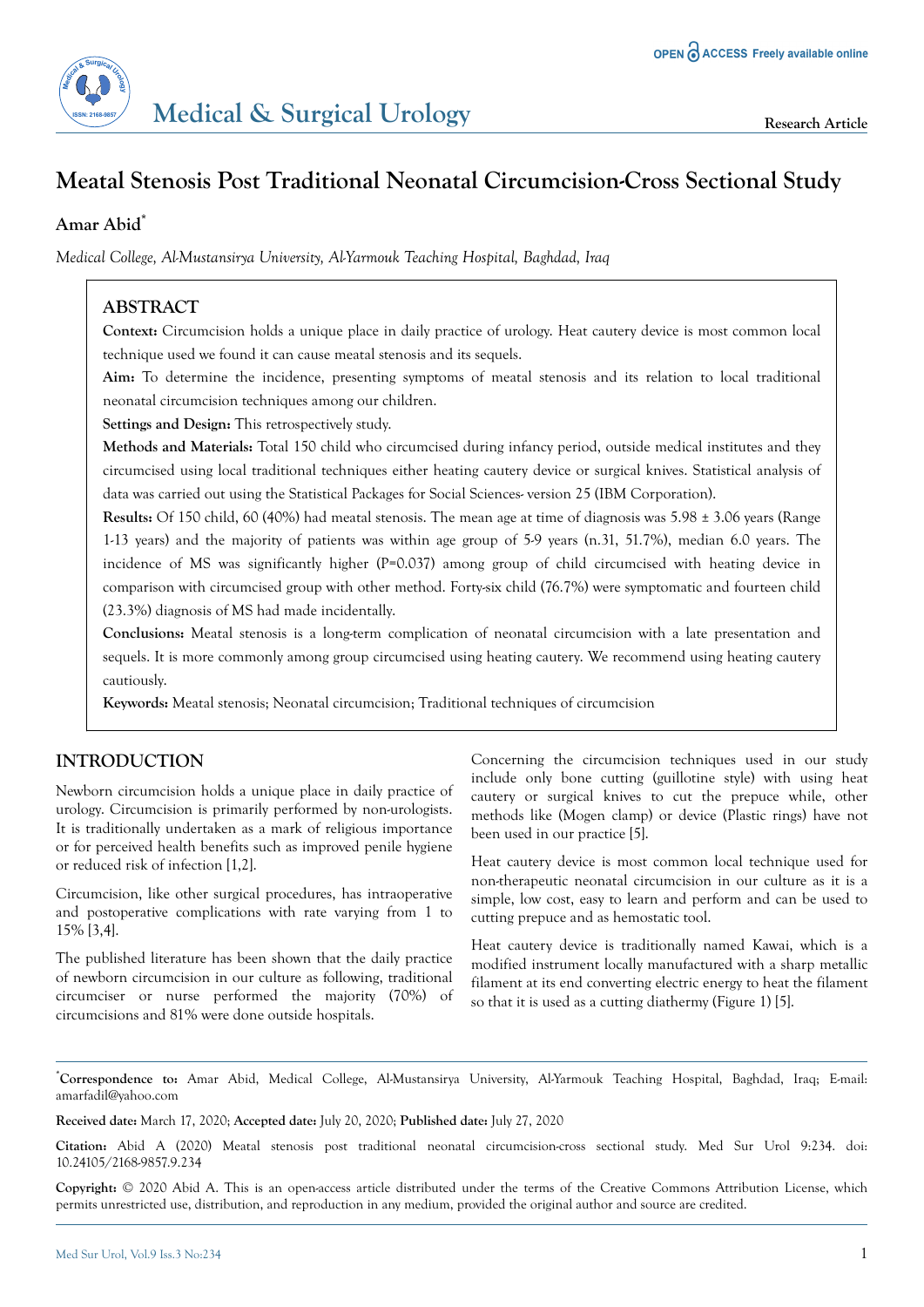# OPEN C ACCESS Freely available online



**Figure 1:** Heat cautery device.

Meatal stenosis (MS) is a one of late and potential complications of male circumcision that occurs in 5-20% of boys circumcised during infancy or childhood [6,7].

Meatal stenosis is a narrowing of external urethral meatus which anatomically defined as a meatus diameter less than 5Fr and visually defined as distortion of meatus shape and location from oval shape, extends from apex of glans downward to frenulum to narrow pin point shape, situated at apex of glans penis, which are currently accepted diagnostic tools Figure 2 [8,9].



**Figure 2:** Meatal stenosis.

The cardinal symptoms of MS are narrow high velocity stream, penile pain at initiation of micturition, which can masked in diaper, and boys often presented after toilet training, However MS can be asymptomatic.

Urinary tract infection, hematuria, incontinence, nocturnal enuresis, abdominal pain during and shortly after voiding, discharge of pus, vesicoureteral reflux, hydronephrosis and renal impairment, all are reported presentation of MS [10,11].

Up to our best knowledge, this is first publish study focusing on meatal stenosis as a remote complication among our children following ritual neonatal circumcision ,sharing our observations with others regarding prevalence, clinical presentations of MS and its relation to traditional techniques of circumcision used in our culture.

## **MATERIALS AND METHODS**

After obtaining approval statement from local ethical committee of our hospital. A retrospective study was conducted over period of two year from June 2015 to June 2017, on children visited outpatient clinic of pediatric surgery for urology problems or other complains (hydrocele, inguinal hernia, , gastro intestinal disease ,etc ) accompanied by their parents.

Of 213 consecutive children involved 150 (70.4%) had been circumcised during infancy period. Outside medical institutions using local traditional techniques and met our exclusion criteria (history of urethral surgery or instrumentations, congenital anomalies of urogenital tract, circumcision cases done for medical reasons, circumcision done three months before examination , parents not remember method and place of circumcision and history or diagnosed cases of dysfunctional elimination syndrome) were recruited in the study.

Eighty-two percent (n: 123) of children were circumcised using bone cutter and heat cautery device and 18 % (n: 27) of circumcision were performed by using bone cutter and surgical knives to cut the prepuce.

Eighty-eight (58.7%) of children were circumcised by nonphysician and 62 child (41.3%) were circumcised by physician.

The children were examined carefully with focusing on genital region, done by treating physician, and the criteria for diagnosis of MS were based on visual inspection of pinpoint shape meatus and inability to pass a 5-Fr feeding tube into urethral meatus.

The demographic data of children and their symptoms and signs (dysuria, frequency, enuresis, straining on voiding and narrow high velocity stream) were documented. Renal function test, urinalysis, urine culture, voiding cystourethrogram and ultrasonography were requested.

### **STATISTICAL ANALYSIS**

Analysis of data was carried out using the Statistical Packages for Social Sciences- version 25 (IBM Corporation). The significance of difference of different percentages were tested using Pearson Chi-square test (2-test) with application of Yate's correction or Fisher Exact test whenever applicable.

#### **RESULTS**

In our study group, the overall incidence of meatal stenosis was 40% (n: 60/150). The mean age of patients at time of diagnosis was 5.98 ± 3.06 years (Range 1-13 years) and the majority of patients were within age group of 5-9 years n: 31(51.7%) median 6.0 years.

The incidence of MS which was significantly higher (P=0.037) among group of patients circumcised with heat cautery n:54 (43.9%) in comparison with group circumcised with other method n: 6 (22.2%).

The use of bone cutting and heat cautery was higher in nonphysician group n:79 (64.2%) in comparison with physician group where they used heat cautery n:44 (35.8%) of their practice, however there is no difference in incidence of meatal stenosis between physician and non-physician groups.

Forty-six child (76.7%) were symptomatic and 14 child (23.3%) are not reported symptoms and diagnosis of MS had made incidentally during physical examination for unrelated pathology. The symptoms and ultrasound findings outlined in Table 1.

Blood urea and serum creatinine were elevated in two patients and within normal range for rest of subjects.

Dipstick urinalysis shown microscopic haematuria in 5 (8.3%) patients, pyuria in 9 (15%) and bacteriuria in 4 (6.6%) patients, where their urine culture revealed growth of E.coli.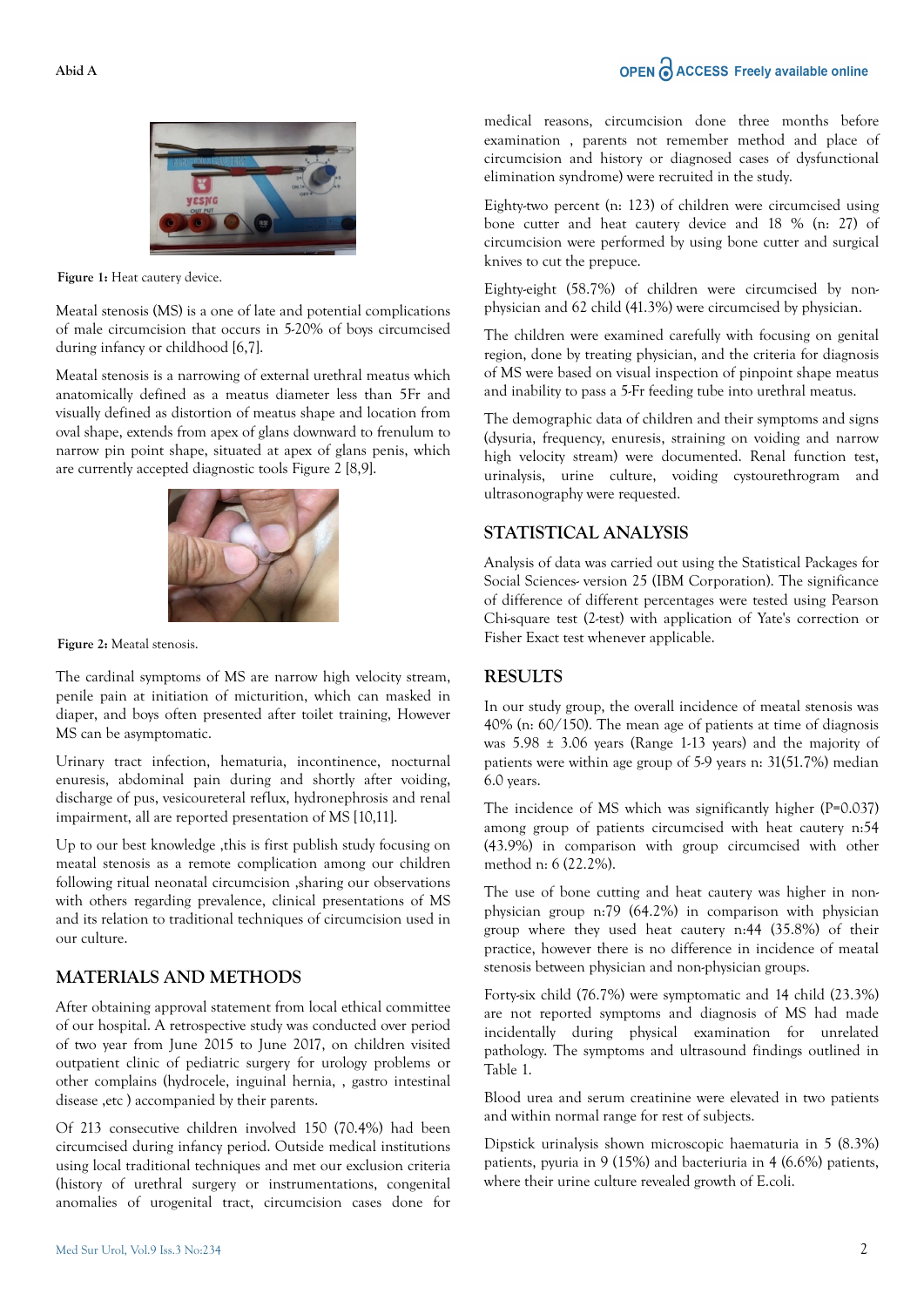Voiding cystourethrogram (VCUG) was performed in 4 patients (4/6) in whom ultrasound showed bilateral hydronephrosis and bladder wall thickening but no vesicoureteral reflux, 2 patients their families were refused to do VCUG.

**Table 1:** Meatal Stenosis findings among studied group.

| Clinical presentation                                                      | Number (%) |
|----------------------------------------------------------------------------|------------|
| Asymptomatic                                                               | 14 (23.3%) |
| Symptomatic                                                                | 46 (76.7%) |
| narrow and upward urinary stream                                           | 16 (26.6%) |
| Dysuria+or discomfort on voiding                                           | 11 (18.3%) |
| Frequency                                                                  | 9(15%)     |
| Enuresis                                                                   | $4(6.6\%)$ |
| Combination of symptoms                                                    | $4(6.6\%)$ |
| Obstructive uropathy                                                       | $2(3.3\%)$ |
| Elevated Renal function indices                                            | $2(3.3\%)$ |
| Ultrasound findings                                                        | 18 (30%)   |
| Bladder wall thickening $\geq 3$ mm                                        | 10 (16.6%) |
| Bilateral mild hydronephrosis & bladder wall thickness                     | 6(10%)     |
| obstructive uropathy (bilateral Hydroureteronephrosis & distended bladder) | $2(3.3\%)$ |

Meatoplasty were done for all children and 53 (46 symptomatic and 7 asymptomatic). Parents' consent had taken as we believed that MS can be associated with late complications (bladder wall thickness, obstructive uropathy, recurrent UTI, etc).

Meatoplasty done under general anesthesia was performed as day case surgery and children were followed up for 12 months. Post -operative visits were done at 1,3,6 and 12 months. Both parents and children satisfied with urine flow, symptoms relief and no recurrent cases of MS documented.

#### **DISCUSSION**

Meatal stenosis can be seen either congenitally as component of Townes Brocks syndrome, kindler syndrome, hypospadias and isolated; or can be acquired after hypospadias repair, circumcision, penile trauma, Prolonged urethral catheterization, balanitis xerotica obliterans (BXO) [10].

The published literatures showed a wide range in incidence of MS following neonatal circumcision, which can range from 0.9% to 23% and may be higher in areas where circumcision performed outside health institutes by unqualified persons using local techniques for circumcision [3,11,12]. A recent population – based epidemiological study from Denmark 1977-2013 has been provide evidence that risk of MS is increased at least six – fold after non-therapeutic circumcision with 95% confidence interval particularly in boys less than 10 year-old [7].

In contrary a Meta -analysis study published by Morris et al. containing data on MS following circumcision at any age and long-term follow up window was not considered in his systemic review, concluded that risk of MS less than 1% after circumcision was low [13].

Meatal stenosis following neonatal circumcision has not addressed well in our clinical practice. As parents not get attention to urination of their children and most of time physician treated symptoms of MS (UTI, enuresis and dysuria) and not focusing on shape of meatal orifice and caliber of urine flow.

In our study, the incidence of meatal stenosis was 40 % (no.60) and significantly higher among the group circumcised using heating cautery device (P=0.037), as it can cause an uncontrolled vascular and tissue damages resulting in various degree of burns, edema, ischemic damage to penile tissue and lately meatal stenosis and scar formation around glans penis.

In contrary Makhlouf et al. studied (n.518 boys) was stated safety of using heating cautery for circumcision, the drawbacks of their study was mean age for circumcision was  $3.31 \pm 2.33$  years and no long term follow up [14].

The relationship of heat cautery and MS has explained by the effect of heating on tissue, heat cautery increases the potential for more tissue reaction and results in electrical injury to frenular artery that may predispose to MS.